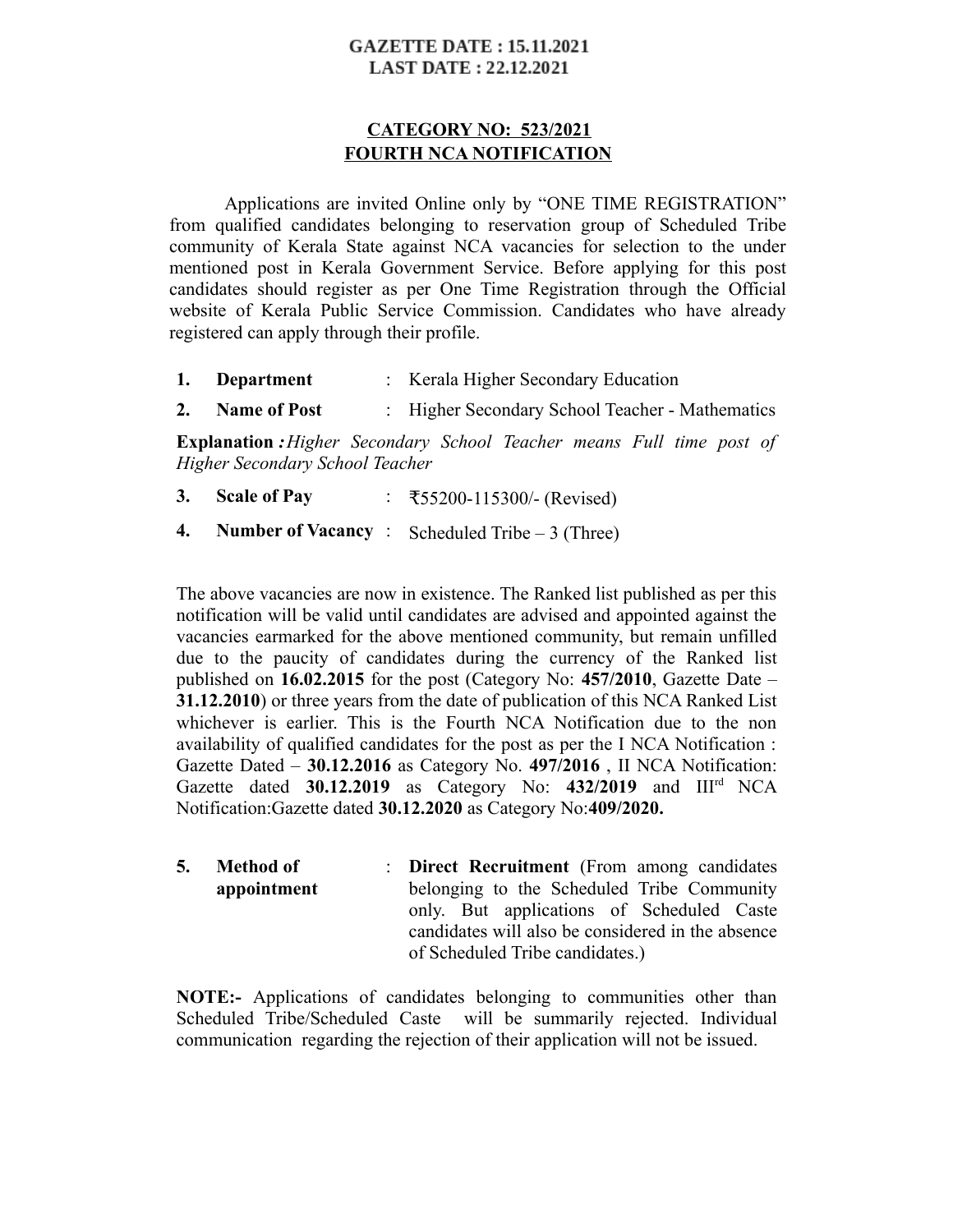**6.** Age limit : **20-45** [Only candidates born between 02.01.1976 and 01.01.2001 (both dates included) are eligible to apply for this post including relaxation in part II para (2)(i) of general conditions. (For other conditions regarding age relaxation, please see para (2) of the General Conditions (except para  $2(i)$ ).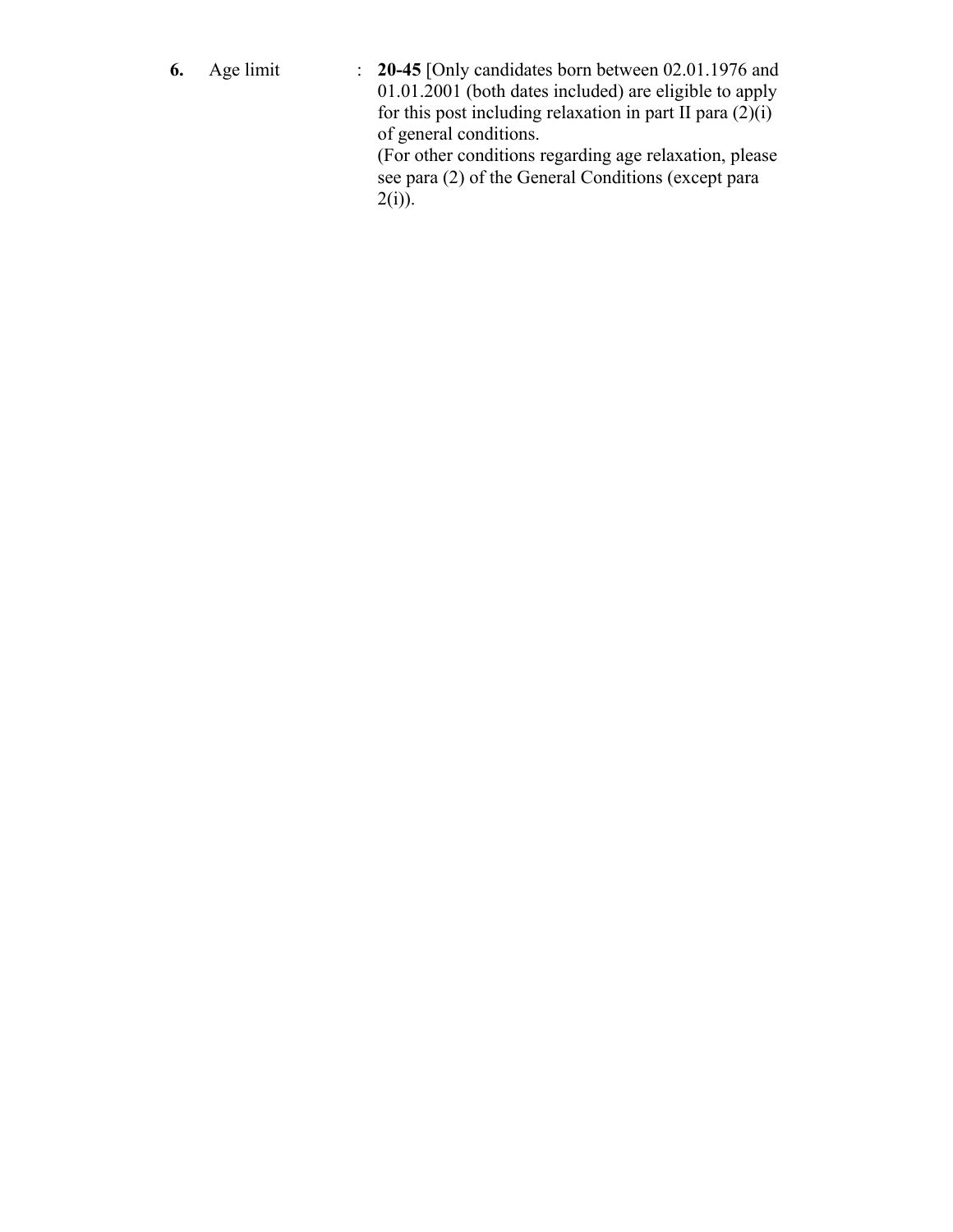# **7. Qualifications** :

- (1) Master's Degree in the concerned subject with not less than 45% marks from any of the Universities in Kerala or a qualification recognized as equivalent thereto in the respective subject by a University in Kerala (As per G.O.(Ms) No.288/15/Gl.Edn. Dated 13.11.15)
- (2) (i) B.Ed Degree in the concerned subject acquired after a regular course of study from any of the Universities in Kerala or a qualification recognized as equivalent thereto by a University in Kerala.
	- (ii) In the absence of persons with B.Ed. Degree in the concerned subject, B.Ed Degree acquired in the concerned faculty as specified in the Acts and Statutes of any of the Universities in Kerala.
	- (iii) In the absence of persons with B.Ed. Degree as specified in item (i) and (ii) above, persons with B.Ed. Degree in any subject acquired after a regular course of study from any of the Universities in Kerala or a qualification recognized as equivalent there to by any of the Universities in Kerala.

### **OR** Service Service Service Service Service Service Service Service Service Service Service Service Service Service Service Service Service Service Service Service Service Service Service Service Service Service Service S

M Sc Ed. in the concerned subject with not less than 50% marks from any of the Regional Institute of Education sponsored by the National Council for Education, Research and Training (NCERT).

- (3) Must have passed the State Eligibility Test (SET) for the post of Higher Secondary School Teachers conducted by Government of Kerala or by the agency authorized by the State Government.
- **Note I:** Persons who have acquired M.Ed in the subject concerned recognized
	- by any University in Kerala are exempted from B.Ed qualification.

## **Note II:**

- 1 Rule 10 a (ii) of Part II of KS & SSR is applicable.
- 2 Candidates who claim equivalent qualification instead of qualification mentioned in the notification shall produce the relevant Government Order to prove the equivalency at the time of verification, then only such qualification shall be treated as equivalent to the prescribed qualification concerned.
- 3 In the case of difference in original caste/community claimed in the application and that entered in SSLC book, the candidate shall produce a Gazette notification in this regard, along with Community Certificate at the time of certificate verification.

## **Exemptions**

(1) Those persons who have passed the State Level Eligibility Test (SLET) for the post of College Lecturers conducted by Government of Kerala are exempted from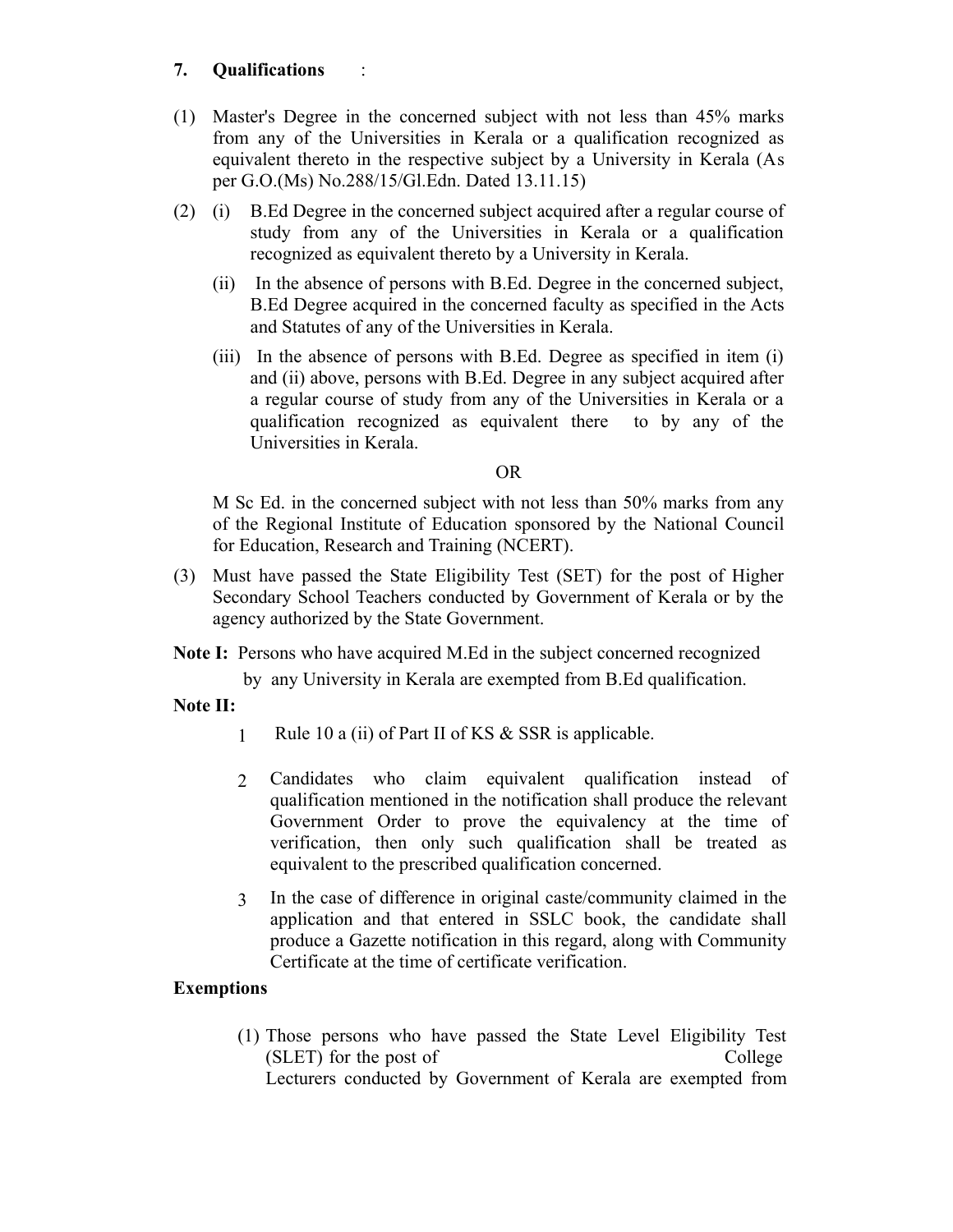passing the State Eligibility Test for Higher Secondary School Teacher.

- (2) Those persons who have passed the National Eligibility Test/Junior Research Fellowship shall be exempted from passing the State Eligibility Test.
- (3) Persons with Ph.D/M.Phil/M.Ed. degree shall be exempted from passing the State Eligibility Test provided the M.Phil in the concerned subject should be one awarded by any of the Universities in Kerala or recognized as equivalent thereto by any of the Universities in Kerala.
- (4) The teachers who have completed 10(ten) years of approved teaching service at the High School level in the General Education subordinate service shall be exempted from passing the State Eligibility Test.(G.O (p)No.37/2005/Gl.Edn Dated 04.02.2005).

### **8 Method of submitting Applications**

(a). Candidates must register as per ONE TIME REGISTRATION with the official Website of Kerala Public Service Commission **www.keralapsc.gov.in** before applying for the post. Candidates who have registered can apply by logging on to their profile using their User-ID and Password. Candidates must click on the **'Apply Now'** button of the respective posts in the Notification Link to apply for a post. The Photograph uploaded should be taken after 31.12.2011. Name of the candidate and the date of photograph taken should be printed legibly at the bottom portion. The photograph once uploaded meeting all requirements shall be valid for 10 years from the date of uploading. There is no change in other instructions regarding the uploading of photographs. No application fee is required. Candidates are responsible for the correctness of the personal information and secrecy of password. Before the final submission of the application on the profile candidates must ensure correctness of the information in their profile. They must quote the User-ID for further communication with the Commission. Application submitted is provisional and cannot be deleted or altered after submission. **Candidates are advised to keep a printout or soft copy of the online application for future reference. Candidates can take the printout of the application by clicking on the link 'My applications' in their profile. All correspondences with the Commission, regarding the application should be accompanied with the print out of the application.** The application will be summarily rejected if non-compliance with the notification is found in due course of processing. Original documents to prove qualification, experience, age, Community etc. have to be